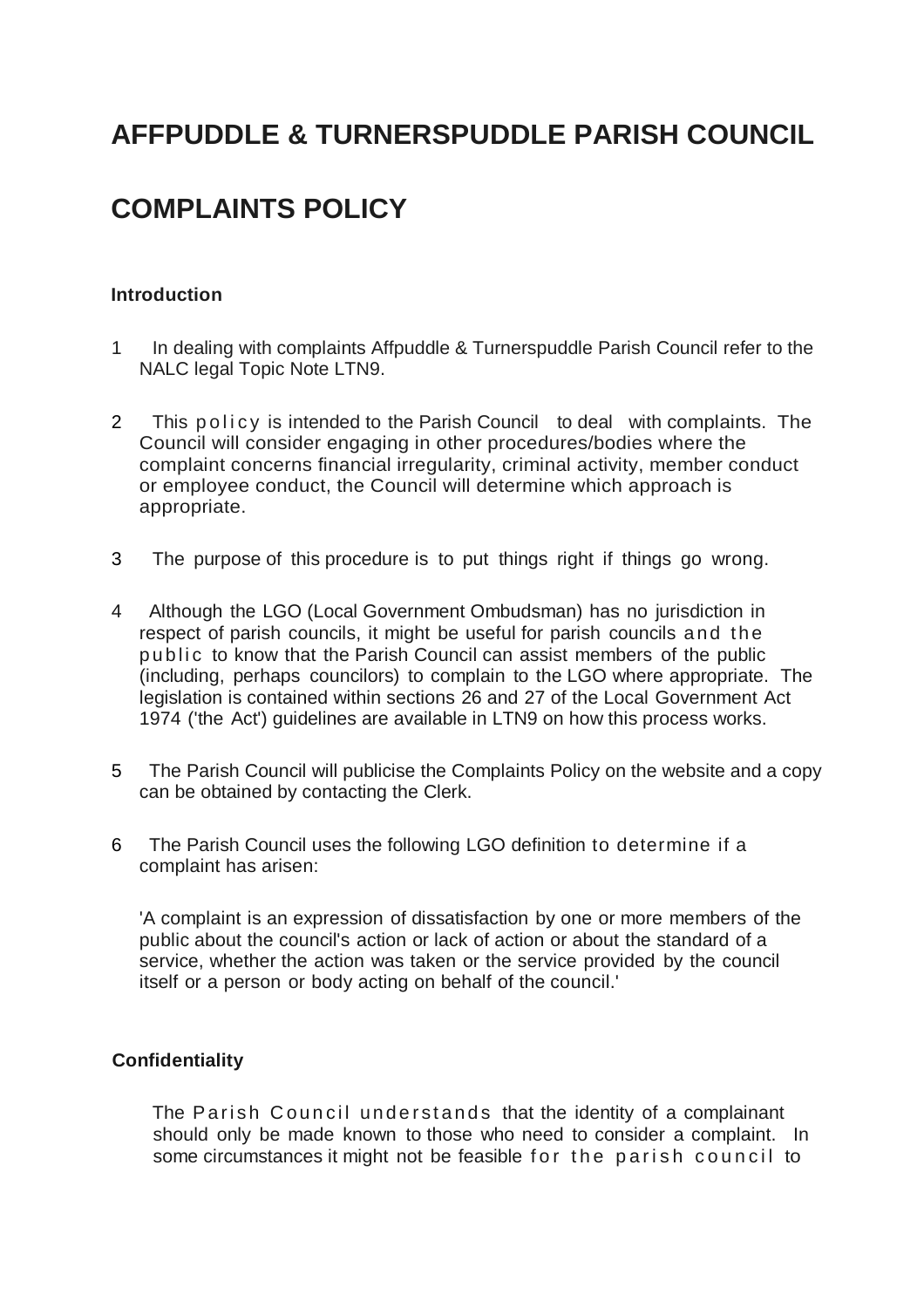deal with complaints outside some sort of committee structure but, nevertheless, the council will take care to maintain confidentiality where circumstances demand (e.g. where matters concern financial or sensitive information or where third parties are concerned).

#### **Stages**

The Parish Council has a 2-stage complaints procedure whereby issues a r e resolved by:

- front line staff (The Clerk) or any of the Parish Councilors; then
- by the Vice Chair or Chair.

#### **Time Targets**

The Parish Council will confirm receipt of a complaint within 14 working days of receipt. In the first instance the Parish Council will aim to deal with the complaint within 28 working days where possible. Clearly, some flexibility is required to deal with lengthier and more complex complaints.

#### **Remedies**

The purpose of this procedure is to put things right if things go wrong. Section 92 of the Local Government Act 2000 gives councils the power to make payment 'in cases of maladministration.' (Section 92 applies to local councils and the use of the word 'maladministration' is not linked to the use of the word by the ombudsman in this context).

The full text of section 92 is as follows:

**'92. -**(1) Where a relevant authority consider-

- a. that action taken by or on behalf of the authority in the exercise of their functions amounts to, or may amount to, maladministration, and
- b. that a person has been, or may have been, adversely affected by that action,

the authority may, if they think appropriate, make a payment to, or provide some other benefit for, that person.'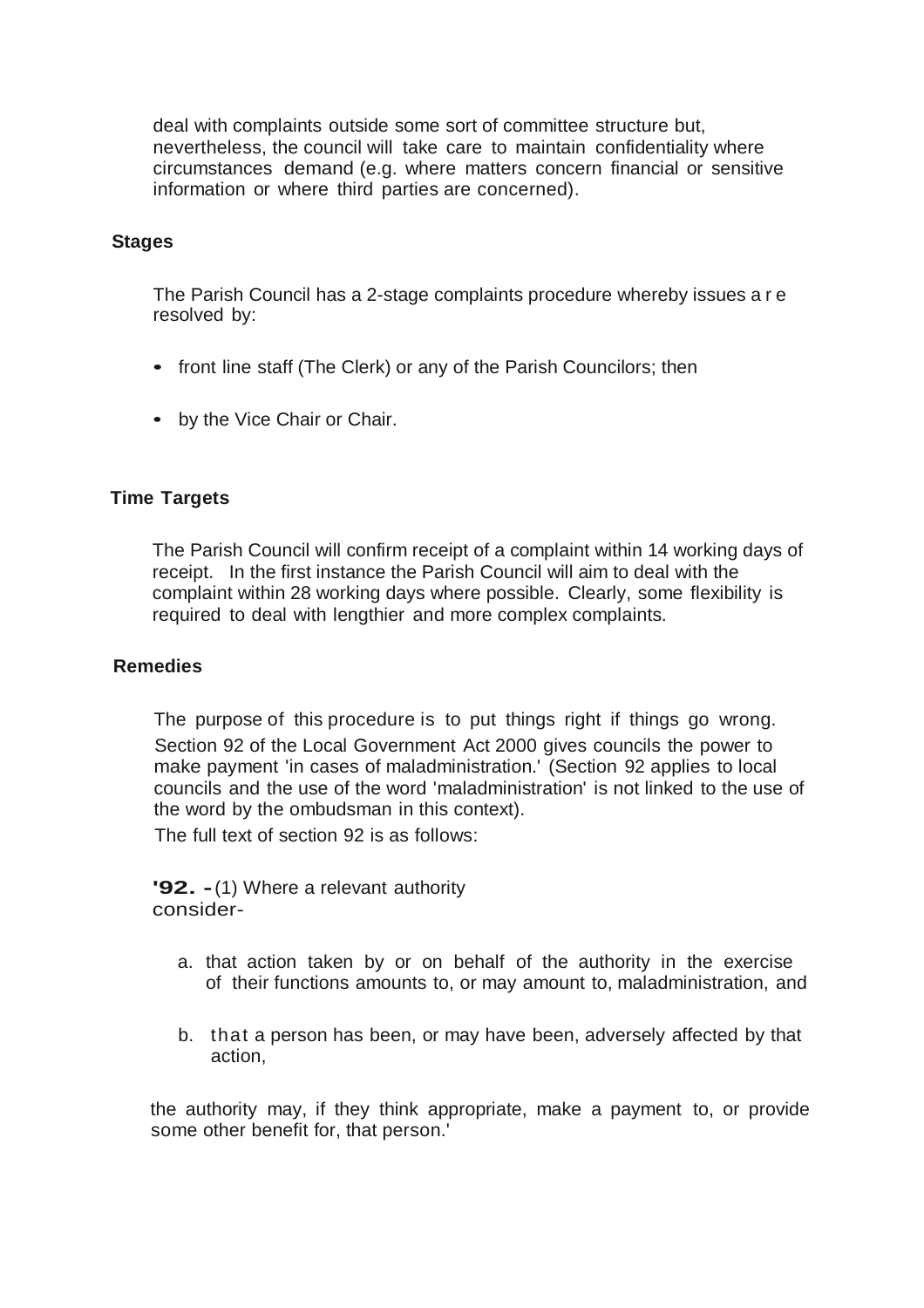It is to be noted that parish councils have the power to:-

 $(i)$  to make a payment

or

(ii) to provide some other benefit where action amounts to or may amount to maladministration.

'Maladministration' is a broad concept. lt has been described as including 'bias, neglect, inattention, delay, incompetence, in eptitude, perversity, turpitude and so on'. The 'and so on' is important. Lord Denning said 'lt would be a long and interesting list, clearly open-ended, covering the manner in which a decision is reached or discretion is exercised...' *(R v Commissioner for Local Administration ex parte Bradford City Council* [1979] 1 QB 287).

### **The Procedure**

Under certain circumstances the Parish Council may wish to establish a committee to deal with a complaint. This avoids the need for the full council having to assemble and also makes the process less daunting for a complainant if they choose to attend a meeting in person.

Where a complaint is made against an individual or a serious complaint is made relating to the conduct of an individual the Parish Council will deal with the matter in line with LTN9. The procedure is designed for those complaints which cannot be satisfied by less formal measures or explanations provided to the complainant by the clerk (or other nominated officer) or chairman.

At all times, the rules of natural justice will apply. In other words, all parties should be treated fairly and the process should be reasonable, accessible and transparent.

In most circumstances where the complaint has not been dealt with using the two stages the Parish Council will endeavor to resolve the matter through a Problem Solving Meeting.

**Problem solving meetings:**

**Before the Meeting**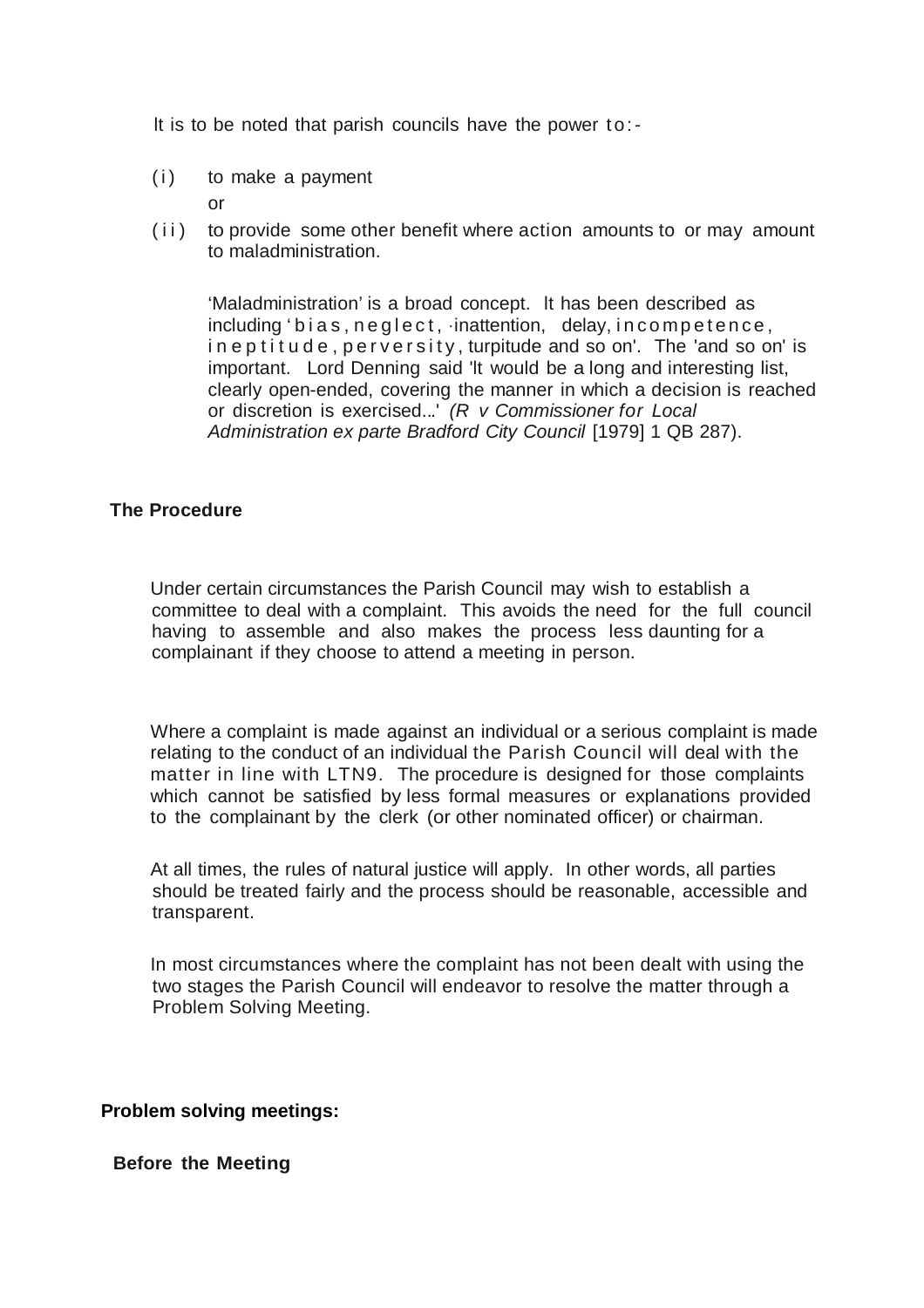- 1. The complainant should be asked to put the complaint about the council's procedures or administration in writing to the clerk or other nominated officer.
- 2. If the complainant does not wish to put the complaint to the clerk or other nominated officer, he or she should be advised to address it to the chairman of the council.
- 3. The clerk or other nominated officer shall acknowledge receipt of the complaint and advise the complainant when the matter will be considered by the council or by the committee established for the purposes of hearing complaints. The complainant should also be advised whether the complaint will be treated as confidential or whether, for example, notice of it will be given in the usual way (if, for example, the complaint is to be heard by a committee).
- 4. The complainant shall be invited to attend a meeting and to bring with them a representative if they wish.
- 5. Seven clear working days prior to the meeting, the complainant shall provide the council with copies of any documentation or other evidence relied on. The council shall provide the complainant with copies of any documentation upon which they wish to rely at the meeting and shall do so promptly, allowing the claimant the opportunity to read the material in good time for the meeting.

## **At the Meeting**

- 6. The council shall consider whether the circumstances of the meeting warrant the exclusion of the public and the press. Any decision on a complaint shall be announced at the council meeting in public.
- 7. The chairman should introduce everyone and explain the procedure.
- 8. The complainant (or representative) should outline the grounds for complaint and, thereafter, questions may be asked by

(i) the clerk or other nominated officer and then (ii), members.

9. The clerk or other nominated officer will have an opportunity to explain the council's position and questions may be asked by